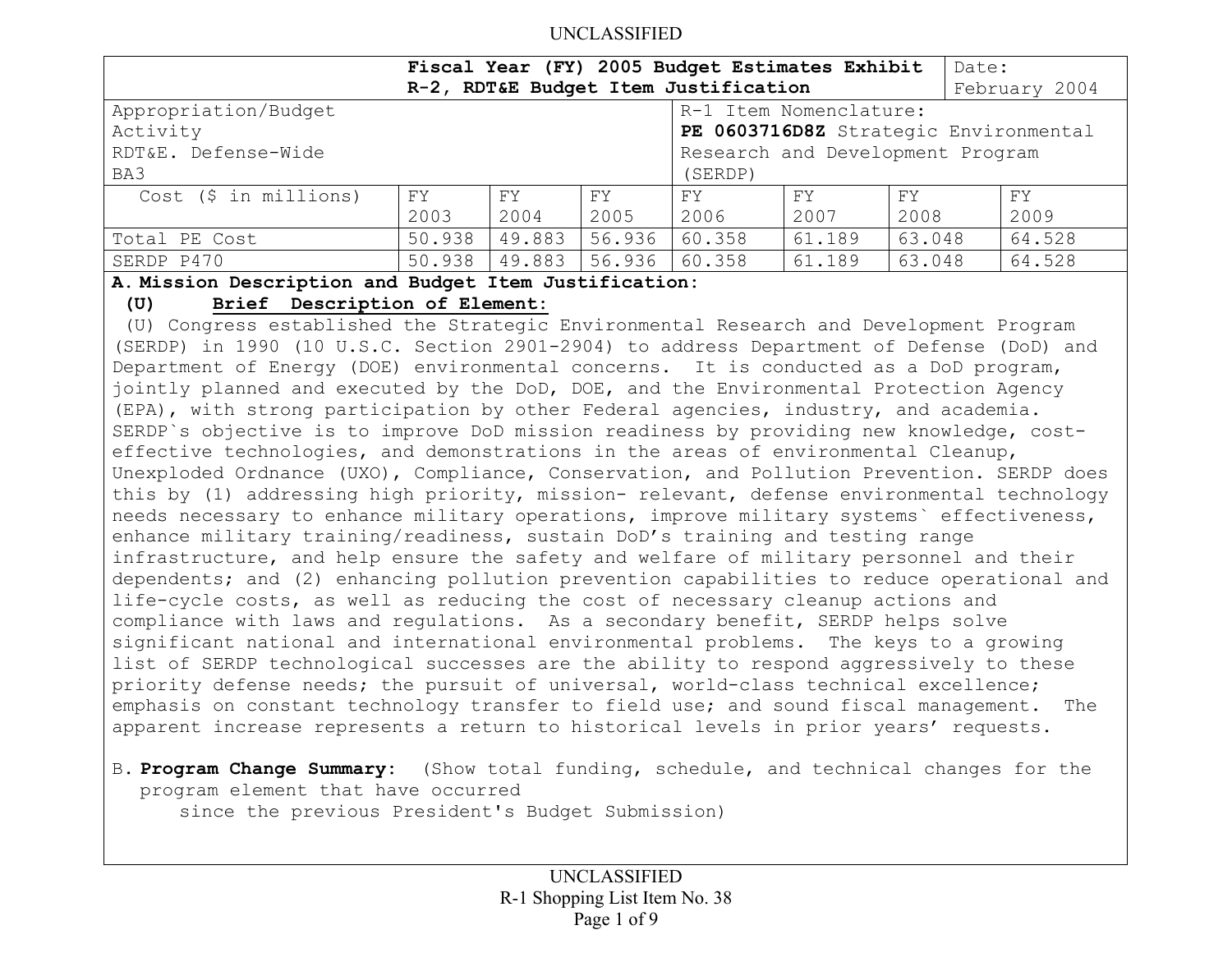|                                    | FY 2003 | FY 2004  | FY 2005 |
|------------------------------------|---------|----------|---------|
| Previous President's Budget        | 52.543  | 47.068   | 60.012  |
| Current FY 2005 President's Budget | 50.938  | 49.883   | 56.936  |
| Total Adjustments                  | 1.605   | $-2.815$ | 3.076   |
| Congressional program reductions   | 1.605   |          |         |
| Congressional rescissions          |         |          |         |
| Congressional increases            |         | $-3.550$ |         |
| Reprogrammings                     |         | 0.735    | 3.076   |
| SBIR/STTR Transfer                 |         |          |         |
| Other                              |         |          |         |

**C. Other Program Funding Summary: NA**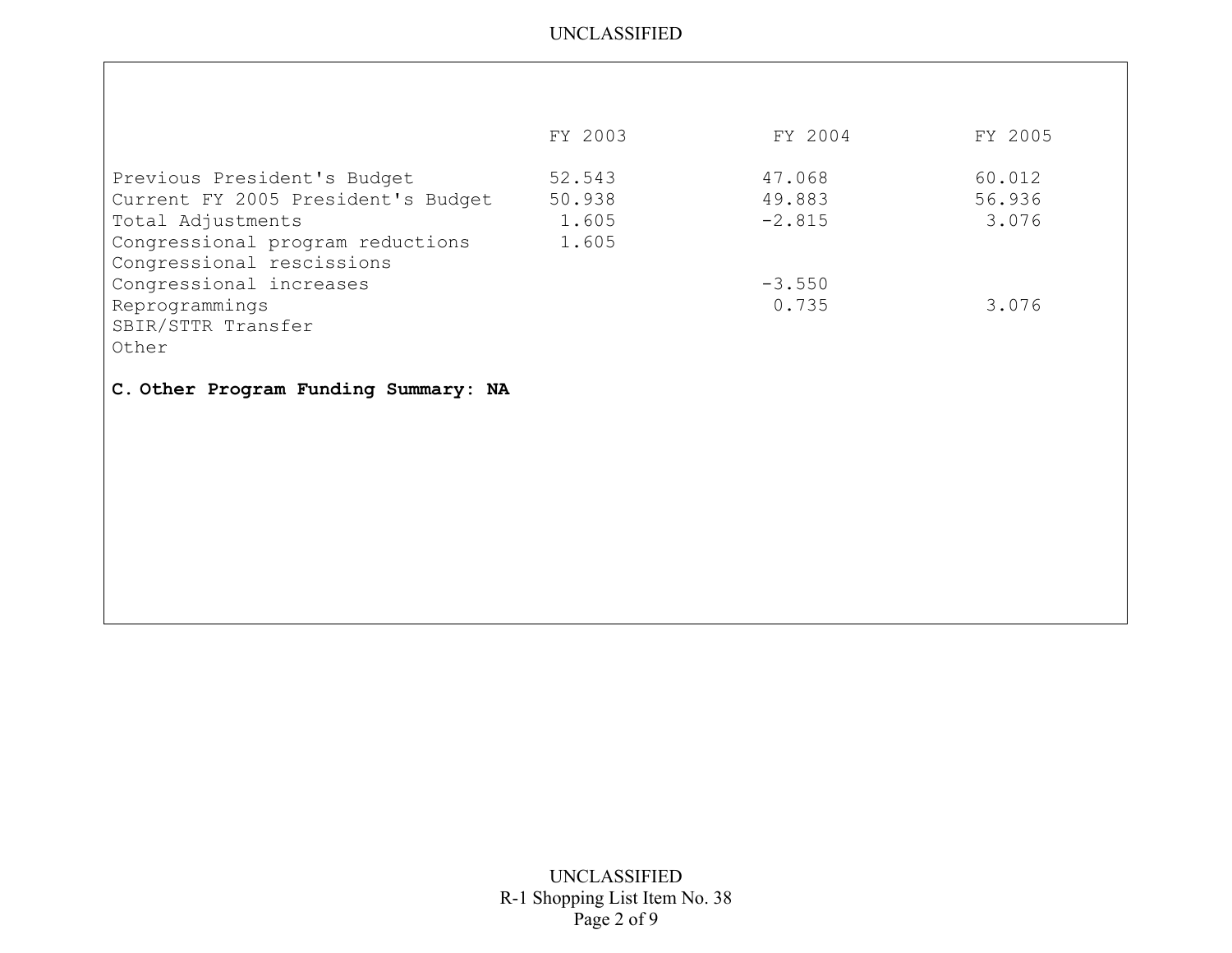| Fiscal Year (FY) 2005 Budget Estimates<br>Exhibit R-2a, RDT&E Project Justification |               |        |         |                             |        | Date: February<br>2004 |        |  |
|-------------------------------------------------------------------------------------|---------------|--------|---------|-----------------------------|--------|------------------------|--------|--|
| Appropriation/Budget                                                                | PE 0603716D8Z |        |         |                             |        |                        |        |  |
| Activity<br>Strategic Environmental Research and                                    |               |        |         |                             |        |                        |        |  |
| RDT&E. Defense-wide<br>BA                                                           |               |        |         | Development Program (SERDP) |        |                        |        |  |
|                                                                                     |               |        |         |                             |        |                        |        |  |
| $Cost$ (\$ in millions)                                                             | FY.           | FY.    | FY      | FY                          | FY.    | FY.                    | FY     |  |
|                                                                                     | 2003          | 2004   | 2005    | 2006                        | 2007   | 2008                   | 2009   |  |
| SERDP P470                                                                          | 50.938        | 49.883 | 156.936 | 60.358                      | 61.189 | 63.048                 | 64.528 |  |

#### **A. Mission Description and Budget Item Justification:**

(U) Congress established the Strategic Environmental Research and Development Program (SERDP) in 1990 (10 U.S.C. Section 2901-2904) to address Department of Defense (DoD) and Department of Energy (DOE) environmental concerns.

#### **B. Accomplishments/Planned Program**

| Pollution Prevention | FY 2003 | FY 2004 | FY 2005 |  |
|----------------------|---------|---------|---------|--|
| Accomplishment/      | 10.514  | 10.813  | 12.434  |  |
| Effort/Subtotal Cost |         |         |         |  |

**(U) FY 2003 Accomplishments:** Pollution Prevention:

Efforts to eliminate or reduce the use and emissions of carcinogenic chromium were successful on several fronts; from a new corrosion resistant steel to novel polymers for corrosion protection to a chromate-free dry-coating technology. Efforts continued in tagging technologies to permit the remote localization and identification of UXO; environmentally acceptable oxidizers to replace perchlorate in pyrotechnic flares; the reduction of particulate emissions from gas turbine and diesel engines; the environmental fate, transport and effects of the new energetic material CL-20; environmentally benign polymer matrix composites; and environmentally benign packaging for military rations. Several new projects were successfully launched in FY 2003. They included: environmentally acceptable alternatives to chrome coating systems, and environmentally benign impact initiation devices and detonators for "green" medium caliber munitions.

#### **(U) FY 2004 Plans:** Pollution Prevention:

The development of "green" munitions and weapon systems that will not impact on the environment are core objectives of pollution prevention. Projects include elimination of hazardous materials from medium caliber munitions and pyrotechnics as well as novel,

> UNCLASSIFIED R-1 Shopping List Item No. 38 Page 3 of 9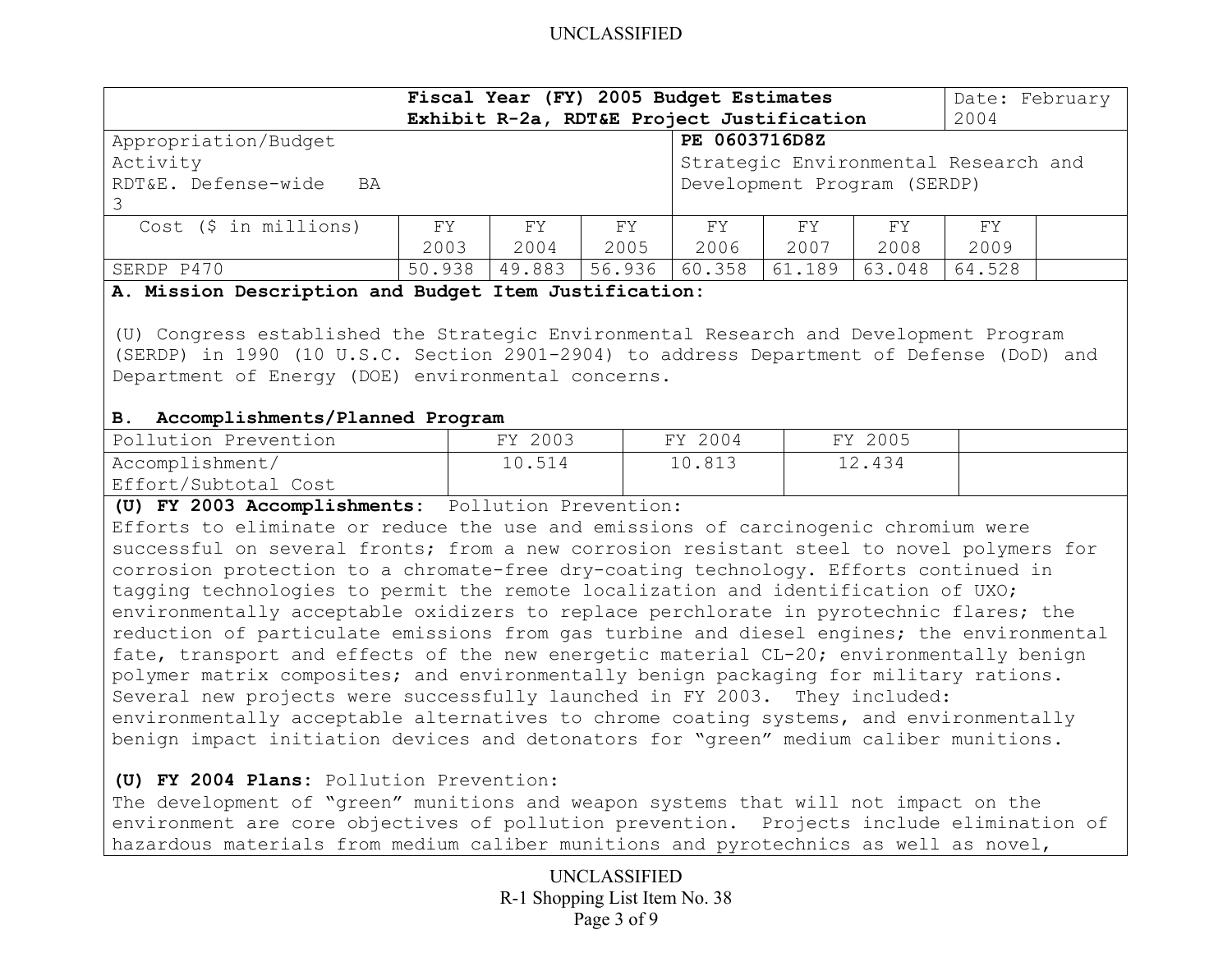environmentally preferable synthesis methods for energetic compounds that are found in both explosives and propellants. SERDP will also continue to pursue technologies that will permit the "greening" of our industrial complex. The elimination or reduction of toxic and hazardous materials from our weapons systems and platforms and the processes that we use to repair and maintain them remains a primary objective. These projects include developing environmentally acceptable alternatives to ammonium perchlorate in missile fuels. These technology needs are addressed by both continuing and new start projects.

#### **(U) FY 2005 Plans:** Pollution Prevention:

New starts include the elimination of hazardous "redwater" from explosives (TNT) manufacturing; cadmium plating on high-strength steels; and solvents containing Class II ozone depleting substances. Additional new initiatives that will be funded in FY 2005 include alternatives to perchlorate in incendiary mixes and pyrotechnic formulations; Hazardous Air Pollutant (HAP)-free solvents, and environmentally benign "green" gun barrels for medium caliber weapons.

| Compliance           | FY 2003 | FY 2004 | FY 2005 |
|----------------------|---------|---------|---------|
| Accomplishment/      | 8.902   |         | 9.817   |
| Effort/Subtotal Cost |         |         |         |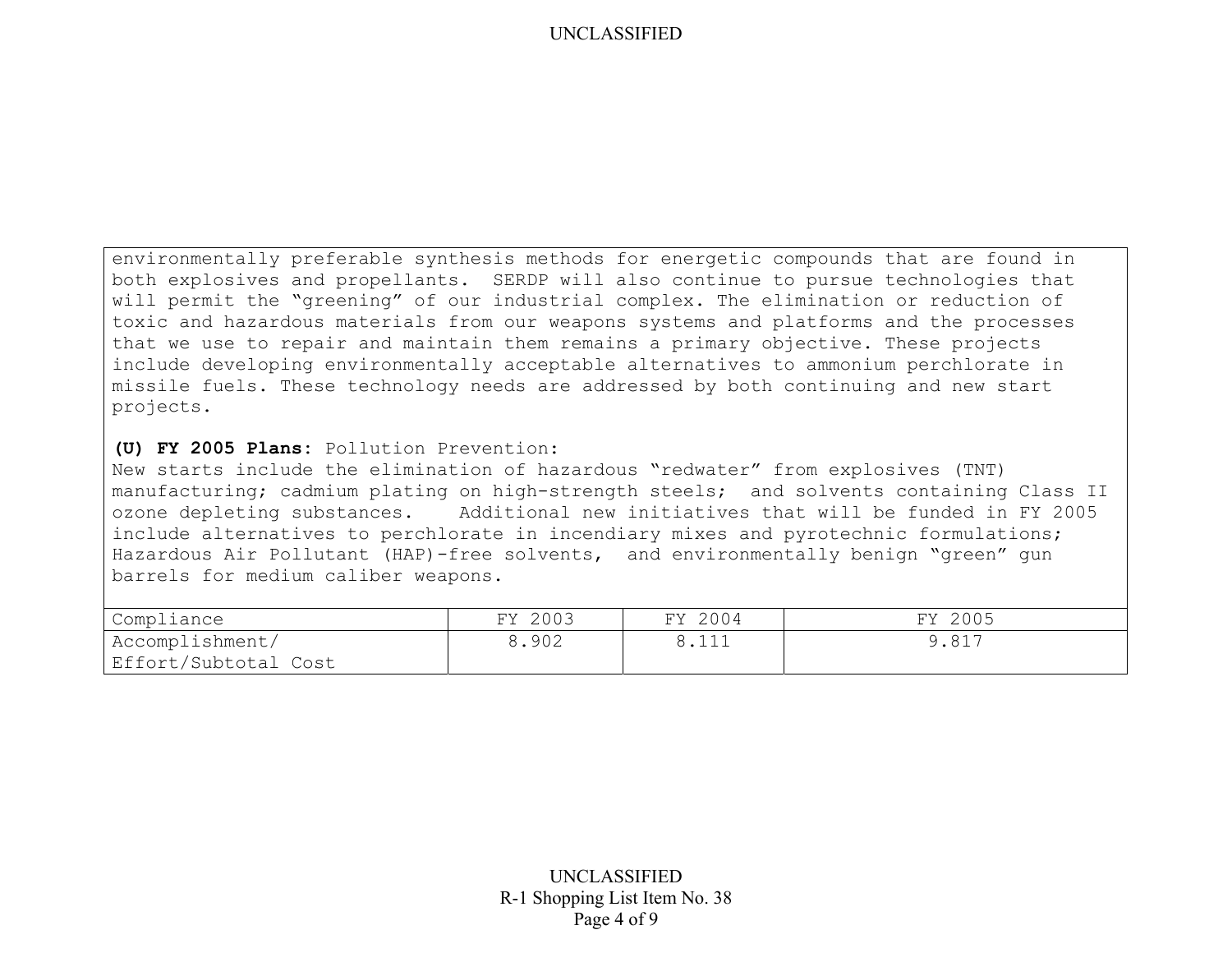## **(U) FY 2003 Accomplishments:** Compliance:

An extensive ongoing program to determine the levels of explosives contamination on training and testing ranges and the determination of the fate and transport of these materials into the environmental continued to yield a new understanding of the impact of military operations on the soil and groundwater at training ranges. This new knowledge combined with technologies to measure air emissions from the firing of munitions will contribute to the sustainable management of our ranges. New technologies to measure and characterize fine particulate matter in the air from military systems were successfully concluded and will permit the Department to comply with emerging EPA regulations. Projects to develop technologies for estimating the impact of DoD activities on marine estuaries and technologies to control aquatic non-indigenous species in Navy ships successfully concluded. New projects to develop technologies to measure and model the emissions from off-road training ranges vehicles were initiated.

### **(U) FY 2004 Plans:** Compliance:

The focus of Compliance projects continues to be the development of technologies needed to support the sustainability of DoD's training and testing ranges. Specific attention is focused on the emissions from munitions and the fate and effect of explosive materials on the ranges. Related efforts include technologies for the measurement and control of air emissions from military vehicles. The other major driving issue is the need to understand the level of explosives residues on the ranges; how they are transported off the range and what effect they have in the environment. Specifically, the development of methods to measure and control air emissions from both tactical vehicles and munitions is key as are methods to assess the impact of noise. New starts in FY 2004 specifically address military noise prediction on ranges.

## **(U) FY 2005 Plans:** Compliance:

New starts include dust emissions factors on ranges, and air toxic emissions factors for military aircraft engines. SERDP will be funding efforts to understand naturally occurring sources of perchlorate and methods for the treatment of perchlorate in drinking water. Ammonium perchlorate is a constituent of sold rocket fuel which is being found in drinking water sources with increasing frequency. In 1997 SERDP identified perchlorate as problem contaminant for DoD and the nation, and recently, EPA has begun the process to regulate this compound. Additional new initiatives that will be funded in FY05 to ensure the continued use and sustainability of our training ranges include characterizing the source term of energetic compounds in aquatic environments; exposure assessments of energetics; and innovative monitoring systems for impulse noise.

UNCLASSIFIED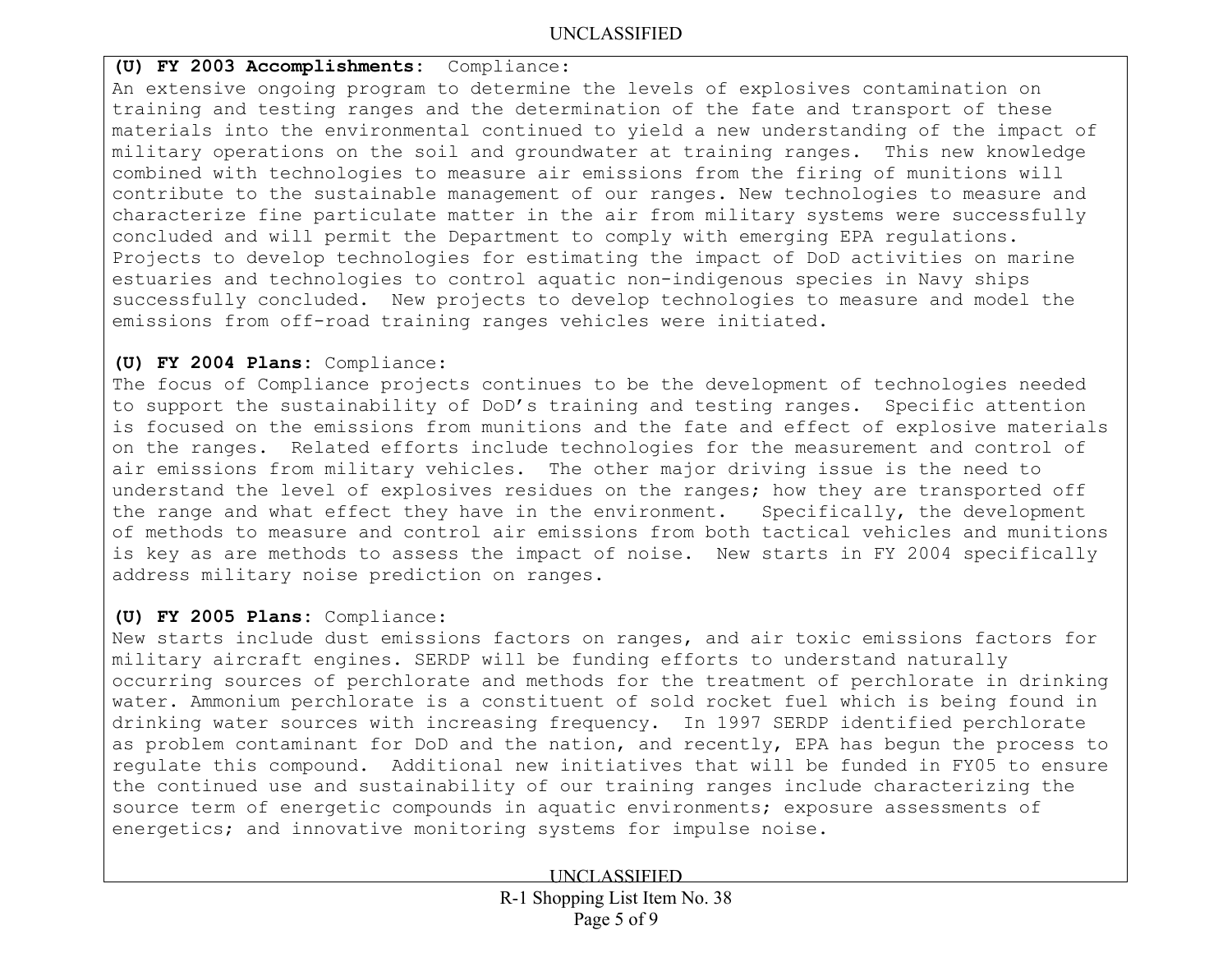| Conservation         | FY 2003 | FY 2004 | FY 2005 |  |
|----------------------|---------|---------|---------|--|
| Accomplishment/      | 9.704   | 8.661   | 10.471  |  |
| Effort/Subtotal Cost |         |         |         |  |
|                      |         |         |         |  |

### **(U) FY 2003 Accomplishments:** Conservation:

The extensive efforts at Fort Benning, GA under the SERDP Ecosystem Management Project (SEMP) continued to develop land management techniques for installations and ranges. Work on an evaluation of the impact of military noise on marine mammals as well as protocols to control invasive plants on DoD installations that impair training activities continued to make progress. Methods to assess and predict the impact of urbanization and encroachment on our ranges are in their third year of effort. Continuing projects also focused on techniques to cost effectively detect and evaluate cultural resources on DoD ranges that fall under the Native America Graves Protection and Reparation Act; and the development of resilient wear-resistant plants for military training lands. New technologies to detect and control invasive aquatic species that are carried in Navy ships' ballast water are under development. Continuing projects are determining the impact of military operations on threatened and endangered species and develop methods and protocols for managing our natural resources in estuaries that are dominated by military activity.

## **(U) FY 2004 Plans:** Conservation:

To ensure the sustained use of military ranges, SERDP in FY 2004 requested proposals for innovative technologies to conduct cost effective inventorying and monitoring of and quantification of impact of military operations on Threatened and Endangered Species, prediction of marine mammal distribution, and cost effective control of invasive species on ranges. Ecosystem management techniques for installations and ranges continues to dominate the Conservation thrust area as the SEMP project initiates the next round of projects on adaptive management. Work on technologies to detect and assess cultural resources also continues.

# **(U) FY 2005 Plans:** Conservation:

New starts include understanding and managing invasive plant species that negatively affect training activities and the prediction of marine mammal population densities. Additional new initiatives that will be funded in FY 2005 to: characterize military activities that contribute to the transport of non-indigenous species; monitor migratory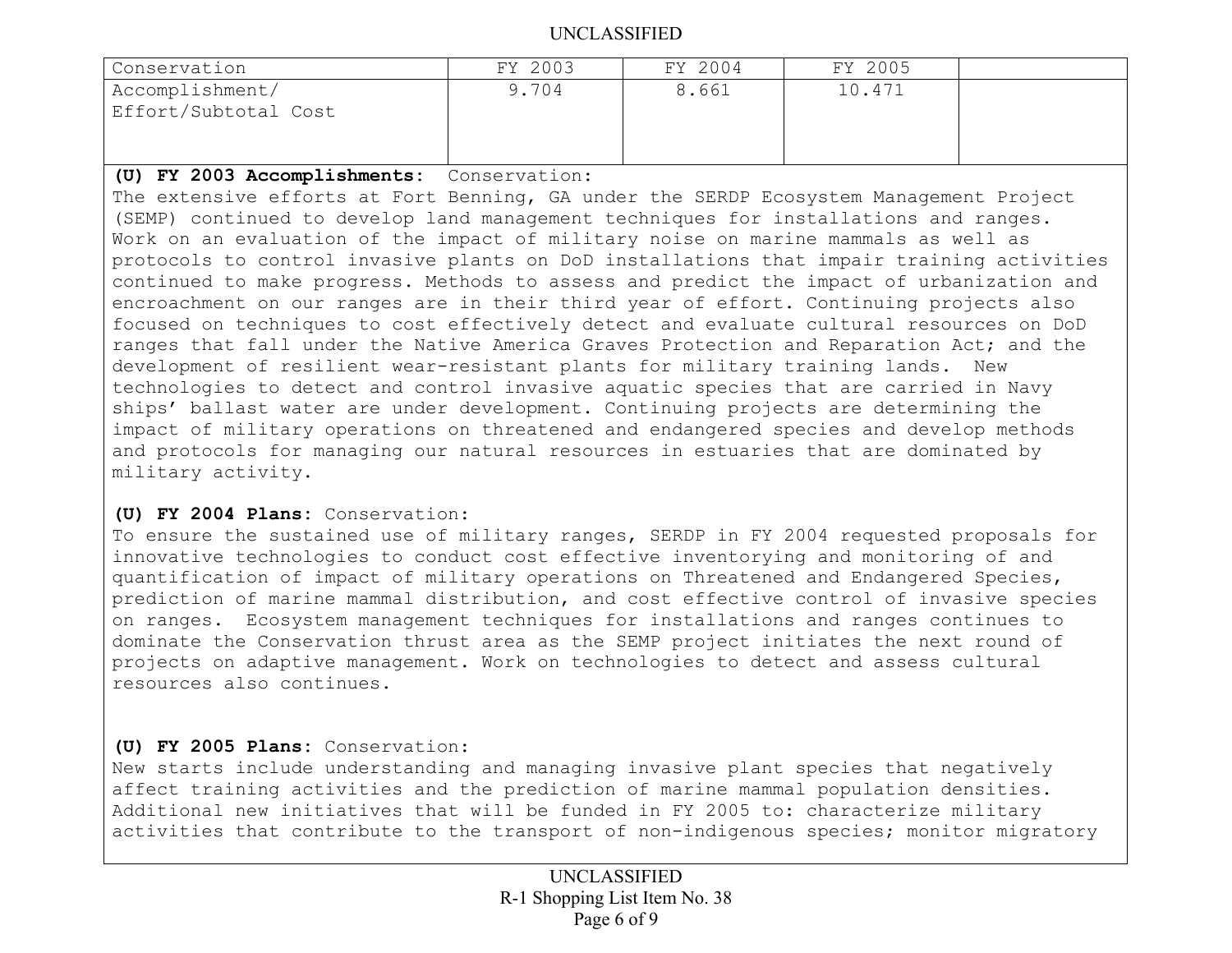bird species on military lands; and develop remote sensing technologies to identify threatened/endangered species habitats to meet requirements of the Endangered Species Act and Migratory Bird Treaty Act.

| Cleanup              | FY 2003 | FY 2004 | FY 2005 |  |
|----------------------|---------|---------|---------|--|
| Accomplishment/      | 10.112  | 9.191   | 11.125  |  |
| Effort/Subtotal Cost |         |         |         |  |

#### **(U) FY 2003 Accomplishments:** Cleanup:

SERDP-funded advances in bioremediation have been successful for two other major sources of pollution: the munitions constituents (explosives, propellants & pyrotechnics) found on ranges; and the chlorinated solvents (TCE, PCE) found at over half of DoD sites. Significant efforts continued in FY2003 to develop technologies to reduce the effort and cost associated with the long-term monitoring of sites that are undergoing cleanup. Projects continue to develop both biological and abiotic technologies to address the remediation of munitions constituents in soil and groundwater. The development of insitu alternatives to decades-long "pump and treat" solutions to chlorinated solvent remediation continued, including aggressive chemical treatment of source zones, bioremediation and monitored natural attenuation. Other continuing projects included source zone delineation, new diagnostic procedures for evaluating performance and new technologies for the sequestration of toxic heavy metals in soils, such as lead on small arms ranges.

# **(U) FY 2004 Plans:** Cleanup:

Projects were initiated in FY 2004 to develop advanced technologies for the remediation of munitions constituents on ranges; abiotic remediation of chlorinated solvents; costeffective, in-place remediation of sediments; and the remediation of heavy metals. Contamination of drinking water with chlorinated solvents remains a significant issue for many military bases.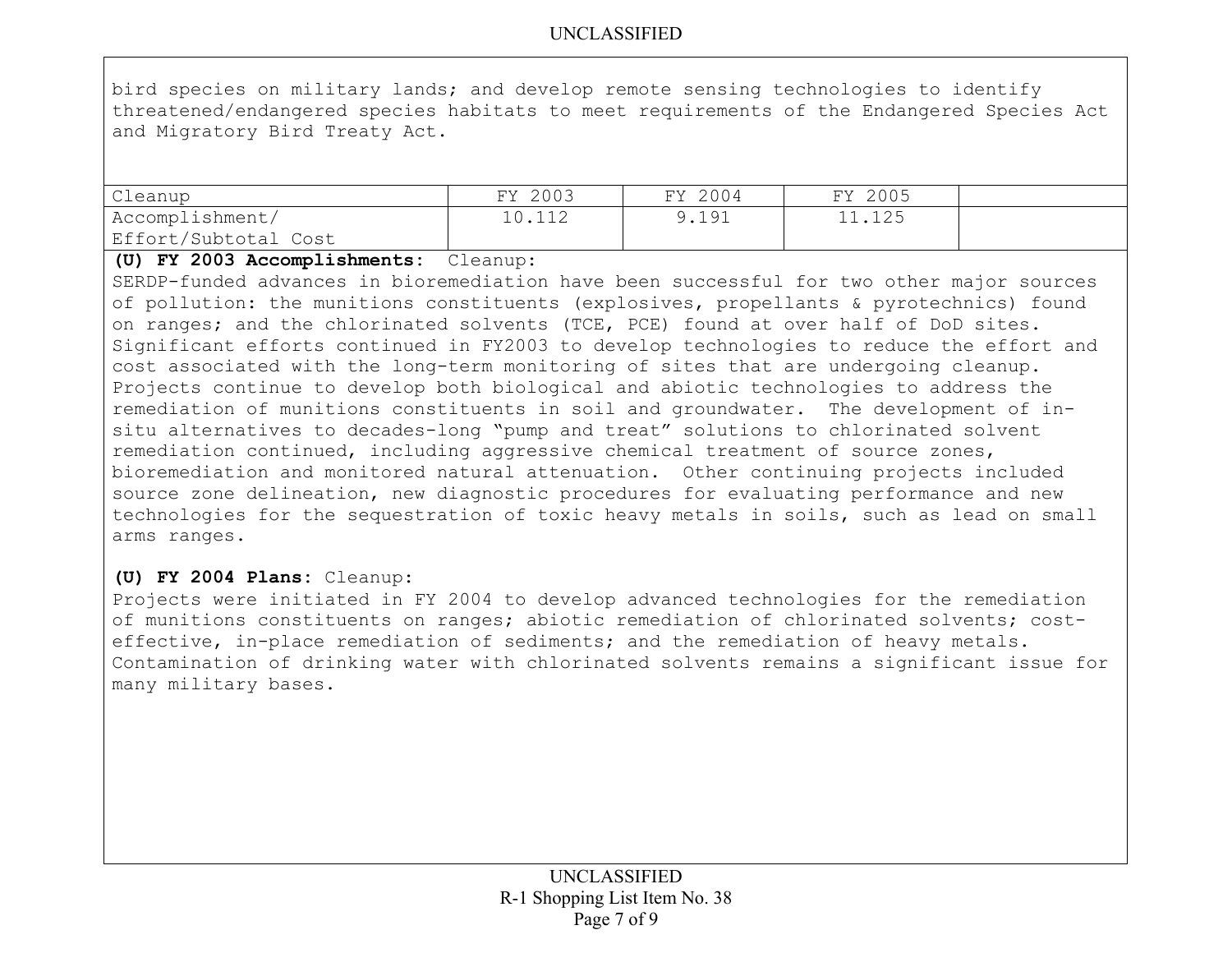# **(U) FY2005 Plans: Cleanup:**

New start projects will address the improved scientific understanding and innovative cost effective methods for the bioremediation of munitions constituents, specifically energetics and nitroaromatic compounds. Additional initiatives will be funded in FY05 to develop new technologies to: 1) better understand the scientific principles behind the thermal treatment of contaminants; 2) cost-effectively remediate new emerging contaminants in soil and groundwater and explosives and propellant-contaminated surface runoff; and 3) to improve risk assessments at DoD sites with ecological soil screening levels and wildlife toxicity reference values and to with screening level risk assessments of energetics contaminated soil and groundwater.

| Unexploded Ordnance (UXO) | FY 2003 | FY 2004 | FY 2005 |
|---------------------------|---------|---------|---------|
| Accomplishment/           | 11.706  | 10.292  | 13.089  |
| Effort/Subtotal Cost      |         |         |         |

**(U) FY 2003 Accomplishments:** Unexploded Ordnance (UXO): In FY 2003 the investment in UXO increased to address a broad range of aspects of the UXO issue. These efforts ranged from next generation sensors to multiple sensor platforms to improved, precise geolocation systems to underwater detection and discrimination phenomena and system design to advanced signal processing. Two standardized test sites for the demonstration and evaluation UXO technologies became fully functional. New

starts focused on innovative, high risk, high payoff sensor designs.

**(U) FY 2004 Plans:** UXO: SERDP continued its commitment to advance the state of the art in UXO detection and discrimination technologies. Projects were funded in FY 2004 to develop advanced approaches for detecting and discriminating UXO, identifying filler material in recovered UXO, and characterizing and remediating underwater UXO sites.

**(U) FY 2005 Plans:** UXO: New starts include a project to develop methods for UXO discrimination using time and frequency domain Electromagnatic Induction. Additional new initiatives in FY 2005 will develop site characterization and remediation technologies for underwater UXO-contaminated sites; advanced navigation systems for portable platforms; magnetometers or electromagnetic induction sensors and processing; and to perform systems integration studies.